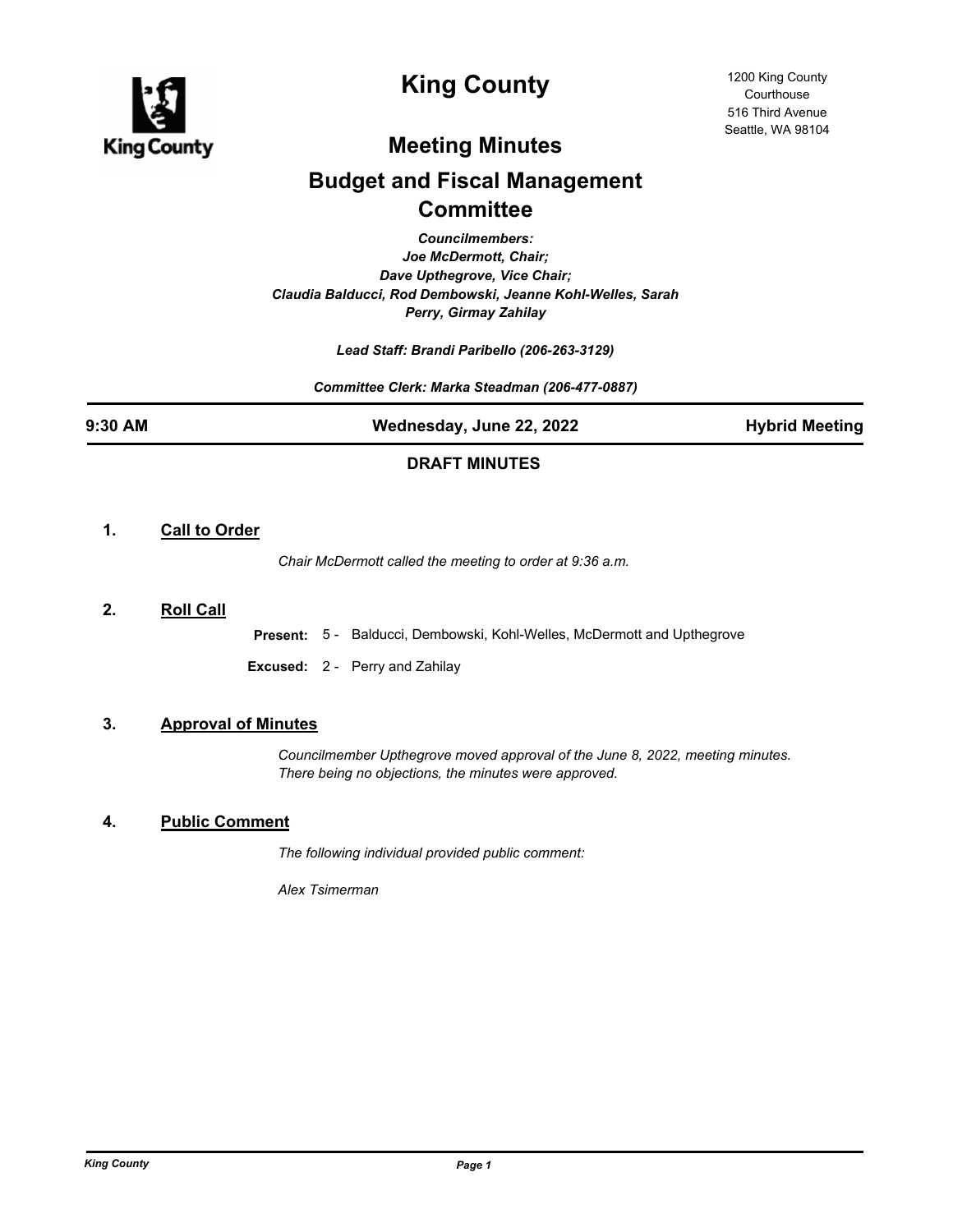### **Discussion Only**

### **5. [Proposed Ordinance No. 2022-0220](http://kingcounty.legistar.com/gateway.aspx?m=l&id=/matter.aspx?key=23168)**

AN ORDINANCE making a net supplemental appropriation of \$9,932,000 to various general fund agencies, a net supplemental appropriation of \$333,107,000 to various non-general fund agencies and a net supplemental appropriation of \$35,880,718 from various capital fund budgets; and amending the 2021-2022 Biennial Budget Ordinance, Ordinance 19210, Sections 6, 14, 17, 18, 20, 30, 32, 33, 36, 37, 42, 43, 43, 47, 48, 48, 49, 51, 52, 55, 55, 59, 60, 60, 63, 69, 70, 77, 78, 82, 84, 86, 87, 92, 95, 97, 98, 99, 100, 106, 106, 107, 108, 112, 112, 114, 115, 119, 119, 120, 121, 126, 127 and 129, as amended, and Attachment A, as amended, and Ordinance 19307, Sections 81 and 82 and adding new section to Ordinance 19210.

> *Brandi Paribello and Sherrie Hsu, Council staff, briefed the committee and answered questions from the members. Dwight Dively, Director, Office of Performance, Strategy and Budget, addressed the committee.*

**This matter was Deferred**

### **Discussion and Possible Action**

#### **6. [Proposed Ordinance No. 2022-0195](http://kingcounty.legistar.com/gateway.aspx?m=l&id=/matter.aspx?key=23115)**

AN ORDINANCE relating to an easement for public school purposes, located at 1211 E Alder St, Seattle, within council district eight.

> *Andrew Kim, Council staff, briefed the committee and answered questions from the members. Anthony Wright, Director, Facilities Management Division, also answered questions from the members.*

**This matter was Deferred**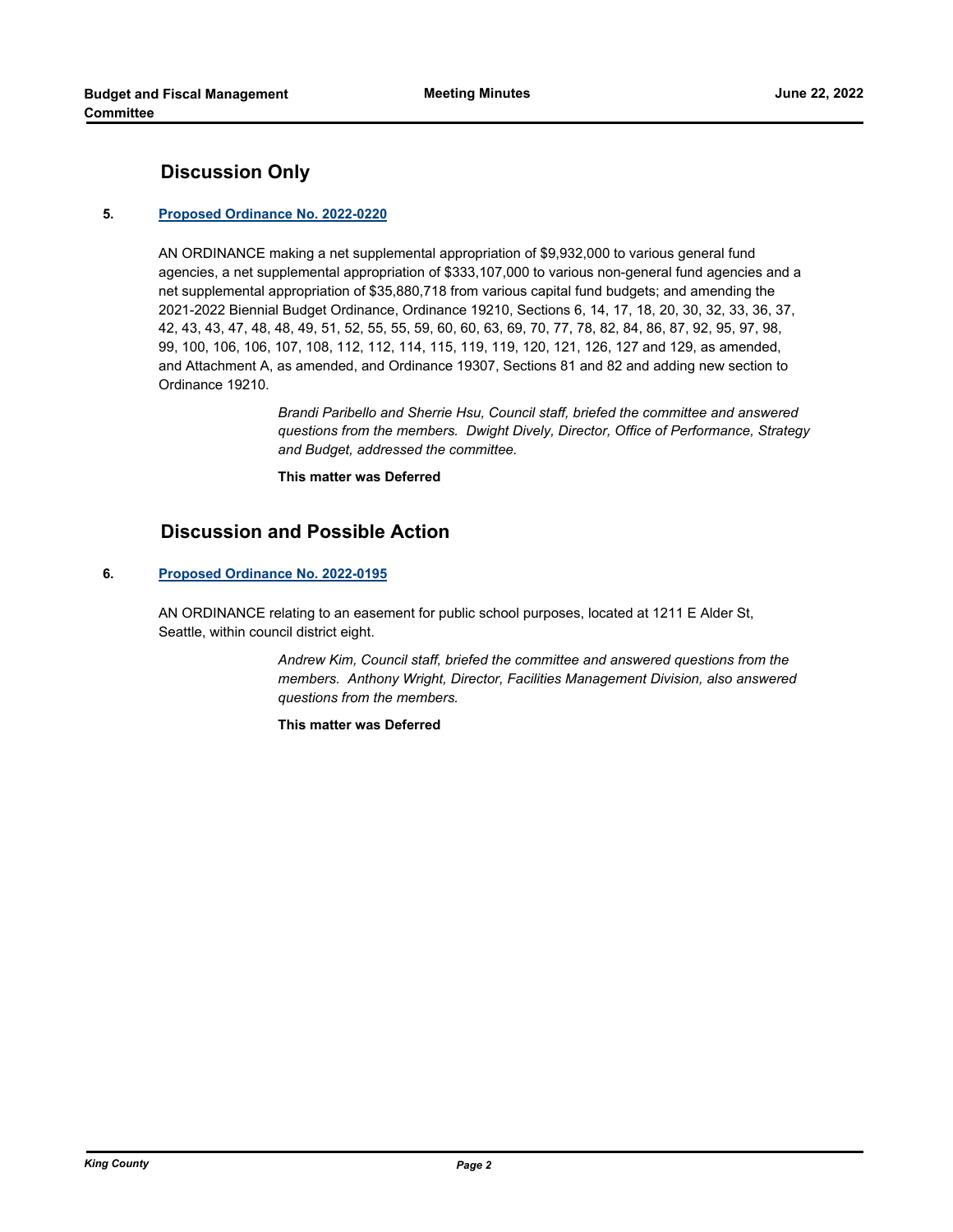#### **7. [Proposed Ordinance No. 2022-0206](http://kingcounty.legistar.com/gateway.aspx?m=l&id=/matter.aspx?key=23145)**

AN ORDINANCE authorizing the execution of a new lease to support the operation of the prosecuting attorney's office.

> *Jenny Giambattista, Council staff, briefed the committee and answered questions from the members. Anthony Wright, Director, Facilities Management Division, also answered questions from the members. Councilmember Upthegrove moved amendment 1. The amendment was adopted.*

*This matter was expedited to the June 28, 2022, meeting.*

**A motion was made by Vice Chair Upthegrove that this Ordinance be Recommended Do Pass Substitute. The motion carried by the following vote:**

**Yes:** 5 - Balducci, Dembowski, Kohl-Welles, McDermott and Upthegrove

**Excused:** 2 - Perry and Zahilay

#### **8. [Proposed Ordinance No. 2022-0207](http://kingcounty.legistar.com/gateway.aspx?m=l&id=/matter.aspx?key=23146)**

AN ORDINANCE making a net supplemental appropriation of \$681,900 to the building repair and replacement fund; and amending the 2021-2022 Biennial Budget Ordinance, Ordinance 19210, Section 129, as amended, and Attachment A, as amended.

> *Jenny Giambattista, Council staff, briefed the committee and answered questions from the members. Anthony Wright, Director, Facilities Management Division, also answered questions from the members.*

*This matter was expedited to the June 28, 2022, meeting.*

**A motion was made by Vice Chair Upthegrove that this Ordinance be Recommended Do Pass. The motion carried by the following vote:**

**Yes:** 5 - Balducci, Dembowski, Kohl-Welles, McDermott and Upthegrove

**Excused:** 2 - Perry and Zahilay

### **Other Business**

*There was no further business to come before the committee.*